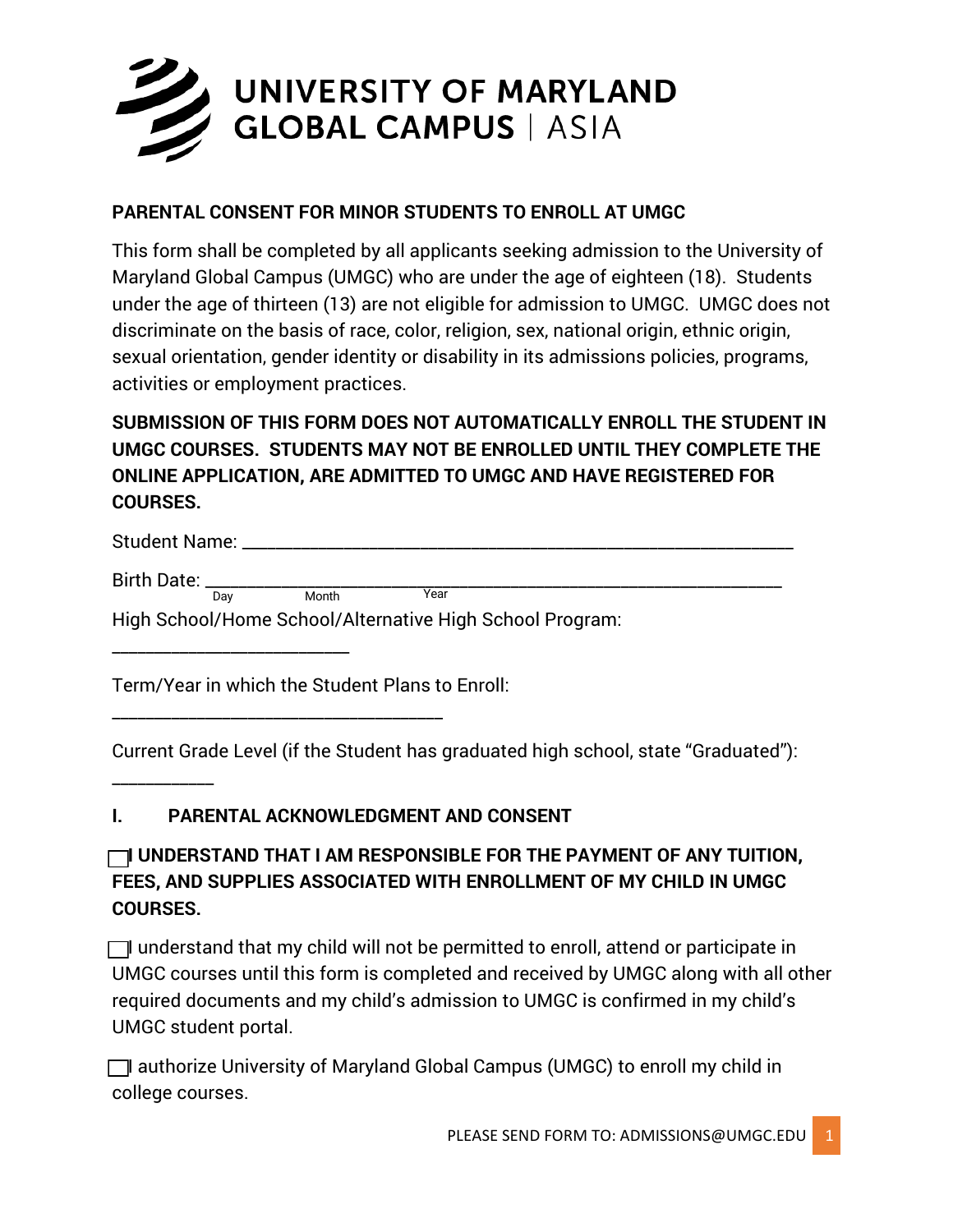# UNIVERSITY OF MARYLAND **GLOBAL CAMPUS | ASIA**

 $\Box$  understand that my child may seek academic advising from a UMGC advisor and that such advising will be based on the information available to a UMGC advisor at the time of registration. I understand that my child will be enrolled in the courses that my child selects, subject to availability and permission from UMGC, and that my child is ultimately responsible for my child's performance in courses in which my child chooses to enroll.

 $\Box$  understand that credits are transferable to other colleges and universities based on the individual institution's transfer credit policies and that it is my child's responsibility to determine the transferability of individual courses to other institutions.

 $\Box$  understand that if my child has not yet earned a high school diploma or its equivalent, my child may not enroll in more than seven (7) credits per term until the high school diploma or its equivalent is earned. I understand that my child must contact a UMGC advisor to request a removal of this credit limitation once proof of earning a high school diploma or its equivalent is submitted to UMGC.

 $\Box$  understand that UMGC and its faculty control the content of its courses and my child will not be excused from assignments or learning such content on the basis of my child's age. I understand that parental approval of the assignments is not required and that alternate assignments may only be offered at the sole discretion of the instructor. I understand that as a parent or guardian, I will not be permitted to attend face-to-face classes without advanced permission of the instructor.

 $\Box$  understand that by enrolling in UMGC courses, my child may be exposed to discussions, readings, and materials of a mature nature and will be expected to conform to the same performance standards as other UMGC students as set forth in each course syllabus.

 $\Box$  understand that all rules, regulations, policies and procedures of UMGC and the University System of Maryland apply to my child, exactly as they would to any other UMGC student.

 $\Box$  understand that UMGC and its employees, faculty, agents, students and other representatives shall not be responsible for the supervision and individual monitoring of my child while attending or participating in UMGC courses or activities.

 $\Box$  understand that by enrolling in UMGC courses, my child will be interacting socially with adult college students and UMGC is not responsible for these social interactions.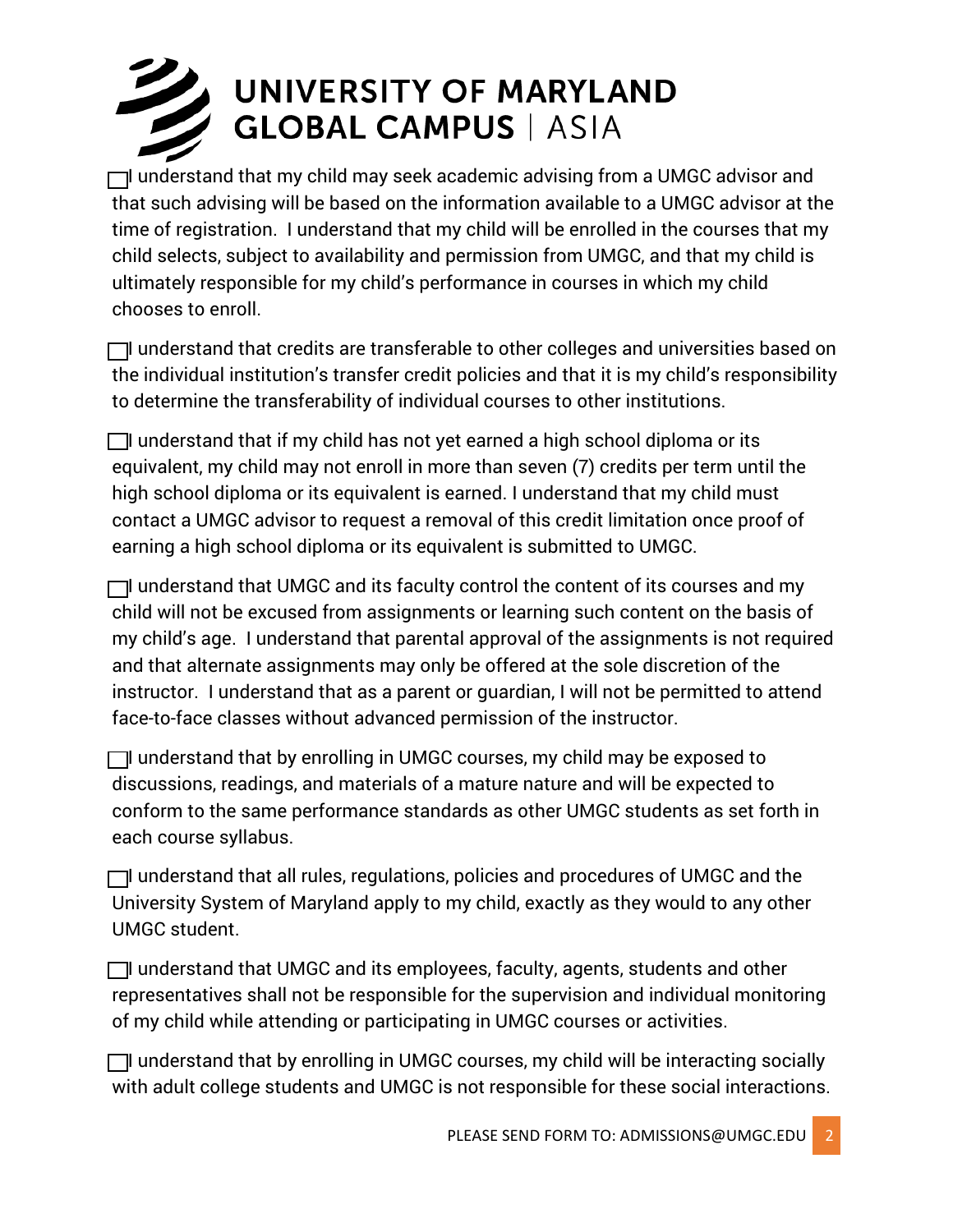

 $\Box$  understand that my child's final course grades will be entered on my child's UMGC transcript.

 $\Box$  understand that if my child wishes to withdraw from any course(s), it is my child's responsibility to notify a UMGC advisor and follow the withdrawal process. I acknowledge that my child will be subject to UMGC's policies regarding student financial obligations. Class abandonment or notifying my child's high school guidance counselor about withdrawing from courses does not constitute official UMGC course withdrawal. In addition, failure to appropriately withdraw may result in academic and financial penalties.

 $\Box$  understand that once admitted, all official communications regarding official UMGC matters will be directed to my child directly, and not to me as a parent(s) or legal guardian(s).

 $\Box$ If my child is concurrently enrolled in high school, I authorize UMGC to release a copy of my child's grades to the high school listed above. I understand that my consent for release of grades will remain in effect unless I submit a written request to UMGC Registrar to discontinue the release.

 $\Box$  understand that my child is not eligible for federal financial aid unless my child has graduated from high school or its equivalent. For more information regarding federal financial aid, please visit: [www.fafsa.ed.gov.](http://www.fafsa.ed.gov/)

#### **ACCESS TO EDUCATION RECORDS**

 $\Box$  understand that at the postsecondary level, under the Family Educational Rights and Privacy Act, 20 U.S.C. § 1232g, and its implementing regulations, 34 C.F.R. part 99, as may be amended from time to time ("FERPA"), parents and legal guardians have no inherent rights to inspect their child's education records. The right to inspect is limited solely to the student. I understand that records may be released to me only under the following circumstances: 1) express written consent of the student, 2) in compliance with a subpoena, and 3) by submission of evidence that I have declared my child as a dependent on their most recent Federal Income Tax form. I understand that only under other limited exceptions to FERPA can my child's education records be released to me.

 $\Box$  understand that my child may consent for me to have access to my child's education records by having my child complete and sign the FERPA Release form that